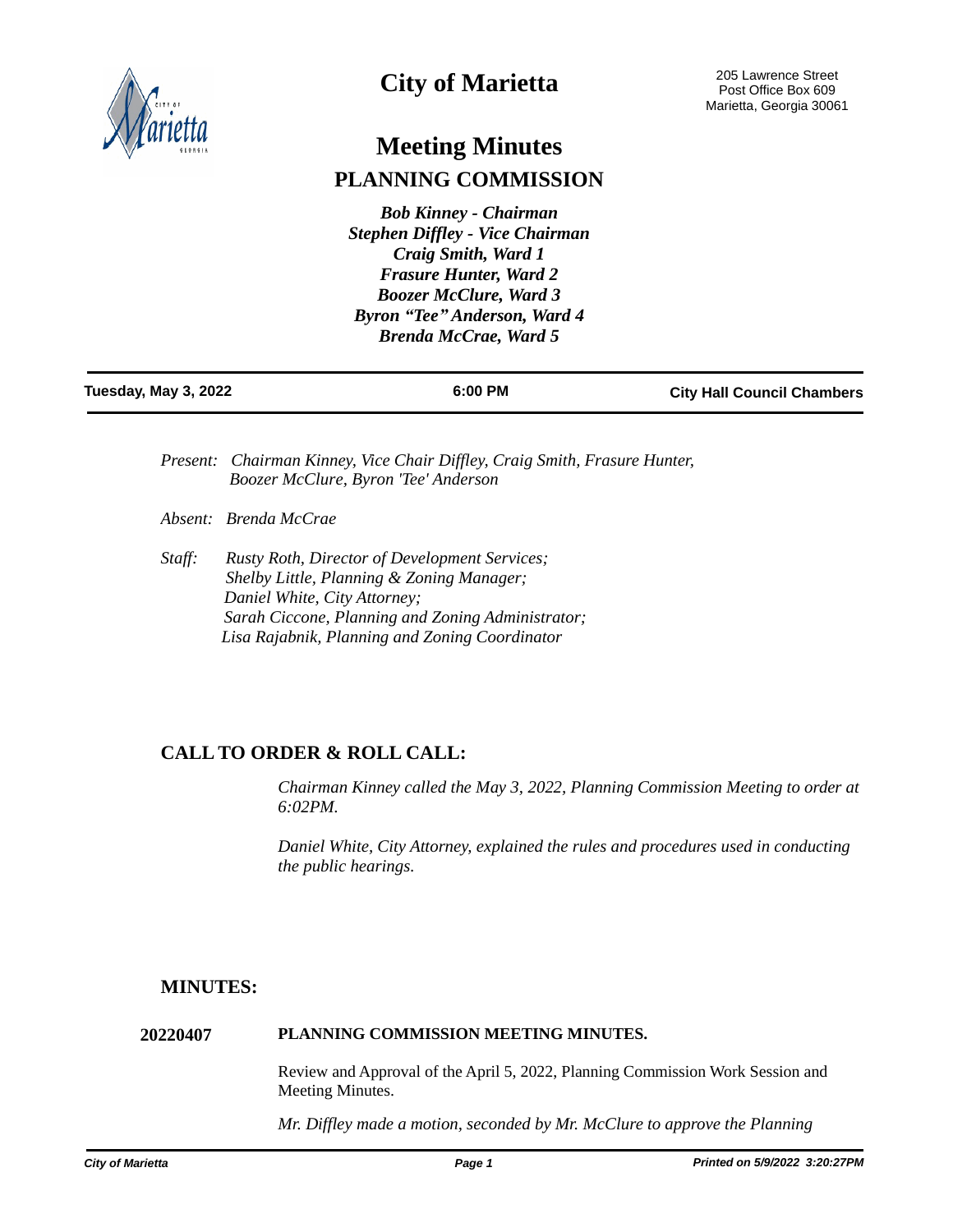*Commission Work Session and Regular Meeting Minutes as written. The motion carried 4-0-2. Mr. Anderson and Mr. Hunter abstained due to absence.* 

**Approved and Finalized**

**Absent:** 1

**Abstain:** 2

# **REZONINGS:**

#### **20220227 Z2022-09 [REZONING] SK COMMERCIAL REALTY**

**Z2022-09 [REZONING] SK COMMERCIAL REALTY** is requesting the rezoning of 2.7 acres located in Land Lot 1075, District 16, Parcels 0200, 0900, 0160, 0150, 0140, 0890, 0120, 0880, 0910, 0190, 0210, 1210, 0220, 0230, 0920, & 0930 of the 2nd Section, Cobb County, Georgia, and being known as 101 Burnap Street; 310, 312, 314, 316, 318, 320, 324 Roselane Street; 411, 663, 667, 669, 671, 673, 675, & 681 North Avenue from R-2 (Single Family Residential - 2 units/acre) to MXD (Mixed Use Development). Ward 4B.

*File number Z2022-09 was presented by Ms. Little*

*A public hearing was held.*

*Mr. Rob Hosack and Mr. Tom Kirbo presented the request.* 

*There was opposition to the request. Comments in opposition were offered by the following residents and neighbors of the Lewis Park area.* 

*Stephen Imler - in opposition and attended a neighborhood advisory committee meeting with Wellstar management. Mr. Imler stated that during the meeting Wellstar maintained a neutral position on the proposed project. Richard Springfield - concerned over impact of the proposed high-density development in an area already effected by increased traffic and congestion. Blair Jones - requested clarification of the actual acreage of the project and offered comments of concern regarding high density development on the lot size. Janice Hoover - represented the homeowners of McClaren Mill Lofts in opposition. The main issue for residents is the scale of the project (206 units plus medical facilities) on the lot size as compared to The Brumby which has 167 units on significantly more acreage. They questioned plans for the creek located on the proposed site and traffic impact to the area. Ron Mercure - offered comment regarding 'cut thru'traffic on the roads surrounding Lewis Park. He stated that the proposal would be 'disastrous'to*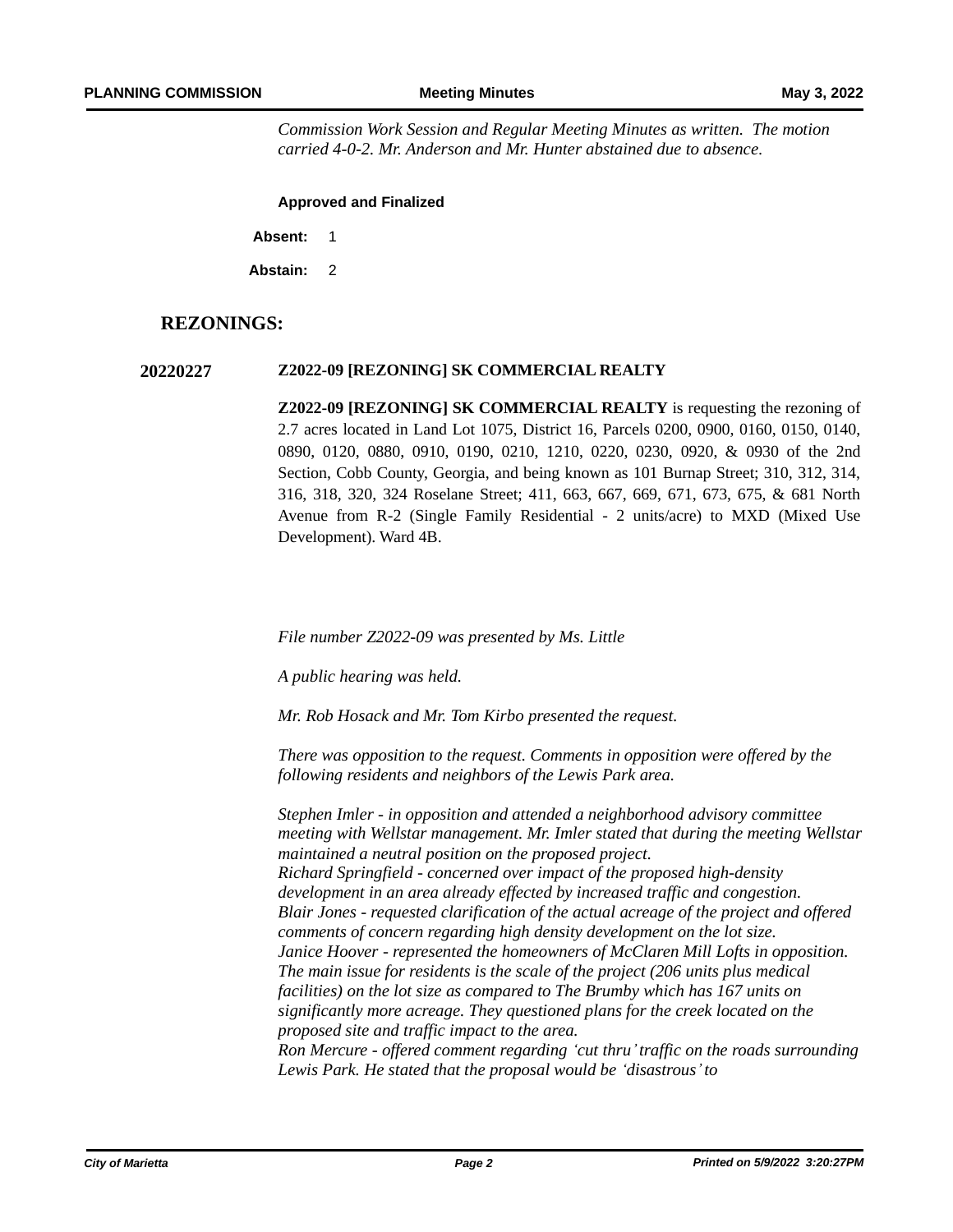*the Lewis Park neighborhood.* 

*Brad Bosworth - expressed concerned that the character and elements of the neighborhood which enrich the lives of the residents in the Lewis Park area would be jeopardized if the project were allowed to move forward.* 

*Roy Vanderslice - presented comments in opposition to the high-density plan for residential housing verses a more appropriate housing consideration for the area. Mr. Vanderslice asked for all present in opposition stand to be recognized. Approx. 56 individuals stood to be considered in opposition.* 

*Thomas Clarke - presented questions for the developer regarding initial investment, development costs and what plan the developer has for either holding the property or selling it on.*

*Ida Smith - representing the homeowners of Magnolia Park, who are in opposition to the plan. They are concerned about the 5-story building, high-density and mixed-use plans. They are concerned about traffic management.* 

*Carol Preuss - commented on traffic issues during peak times and how an increase of traffic would create additional problems and safety risks for residents and pedestrians using the multiuse trail.*

*Mr. Hosack responded to comments and questions.* 

*Mr. Hosack stated that a traffic study would be conducted to identify potential problems so that the developer could address in planning. He suggested that some of the traffic generated by the hospital could be reduced if the employees were able to utilize available housing in the proximity of the hospital. He wanted to assure the commission that financial planning was a constant consideration for the developer and being appropriately managed.* 

*Mr. Hosack presented Mr. Kirbo (SK Commercial Reality) to offer comment in response to questions regarding affordability of the proposed housing. Mr. Kirbo stated that the properties would not be considered affordable housing, but* 

*rather high rent units designed to appeal to medical professionals with an anticipated cost of \$2.75 - \$3.00+ per sq ft. with units averaging less than 1000 sq ft. and not planned as family housing.* 

*Mr. Kirbo also stated that there was no immediate plan to build and sell the property.*

*Mr. Smith, referring to the staff analysis, asked Mr. Hosack if a need analysis study was available to support the proposal that the necessary percentage of residents would be employees of the hospital and therefore support the plan to alleviate traffic congestion in the area. In response Mr. Kirbo stated that formal study to determine the percentage of hospital employees who would reside in the planned development had not been conducted.*

*Mr. Kinney closed the public hearing.*

*Mr. Anderson made a motion, seconded by Mr. McClure, to recommend denial. The motion carried 6-0-0.*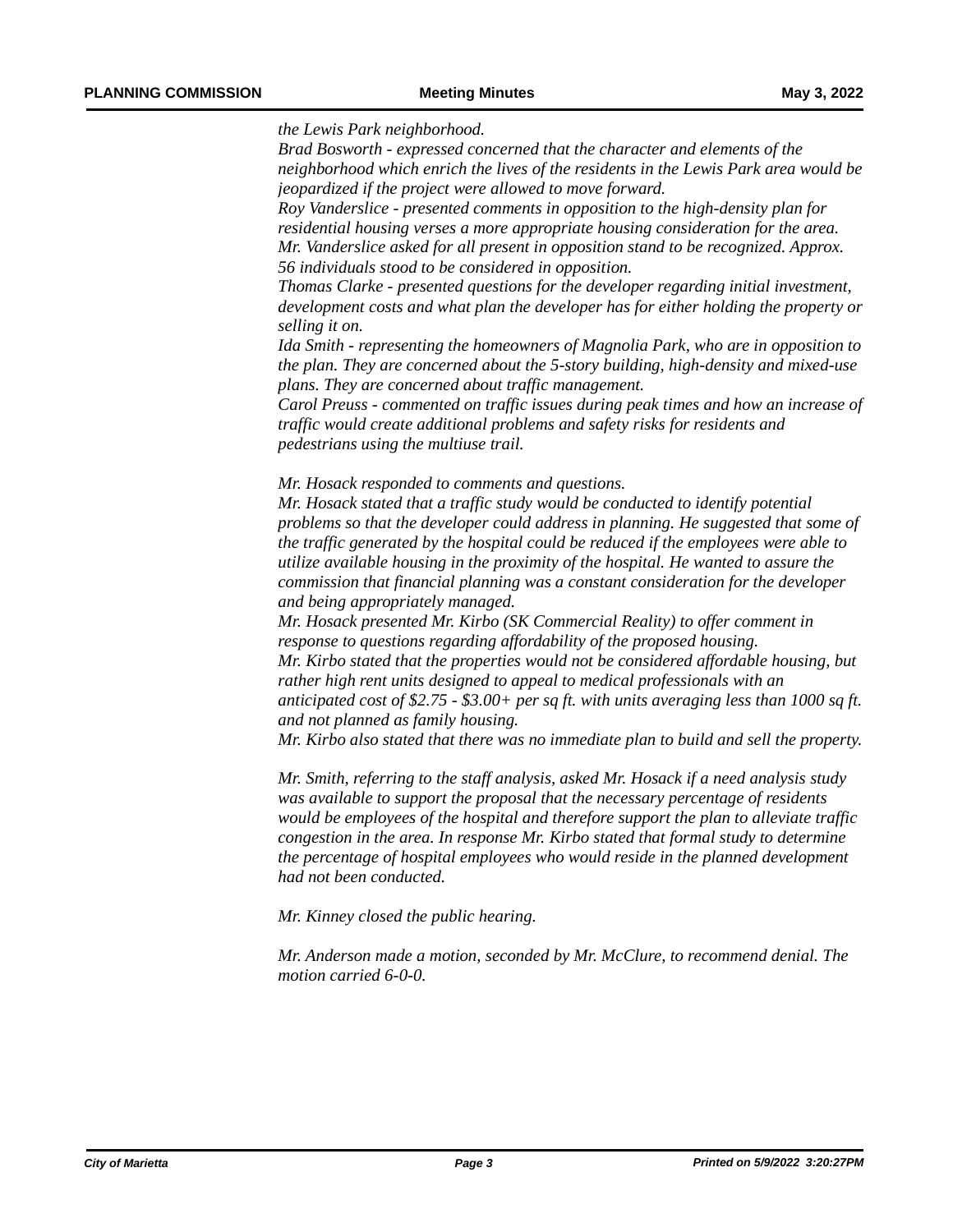**Recommended for Denial**

**Absent:** 1

**Vote For:** 6

## **20220230 Z2022-11 [REZONING] PSR INVESTOR, LLC. (MATALON PROPERTIES, LLC.)**

**Z2022-11 [REZONING] PSR INVESTOR, LLC. (MATALON PROPERTIES, LLC.)** are requesting the rezoning of 7.2 acres located in Land Lot 260, District 19, Parcels 0010, 0090, 0230, & 0220 of the 2nd Section, Cobb County, Georgia, and being known as 1401 & 1409 Powder Springs Street and 1405 & 1411 Dura Drive from CRC (Community Retail Commercial) to CRC (Community Retail Commercial) and PRD-SF (Planned Residential Development - Single Family). Ward 2B.

*File number Z2022-09 was presented by Ms. Little.* 

*A public hearing was held.*

*Mr. Moore presented the request.*

*Mr. Kelly Davis, representing owner of 1415 Dura Drive (adjacent property), presented questions regarding the request.* 

*Mr. Davis asked for the commission to consider challenges for traffic trying to exit Dura Drive onto Powder Springs Street; clarification of the PRD-SF category for zoning as it relates to side setbacks; specifics regarding buffer requirements and the reason to waive the 5ft sidewalk requirement on Dura Drive.*

*Mr. Moore responded to the questions.*

*Mr. Moore stated that because the properties on Dura Drive are zoned Commercial there is a 10'setback and buffer requirement only. However, they would make accommodation in this specific instance, to work with the resident to come to an agreeable arrangement.* 

*Regarding the sidewalk variance, Mr. Moore responded that there was no intent for the variance waiver other than the sidewalk was considered unnecessary along a road that dead ends.*